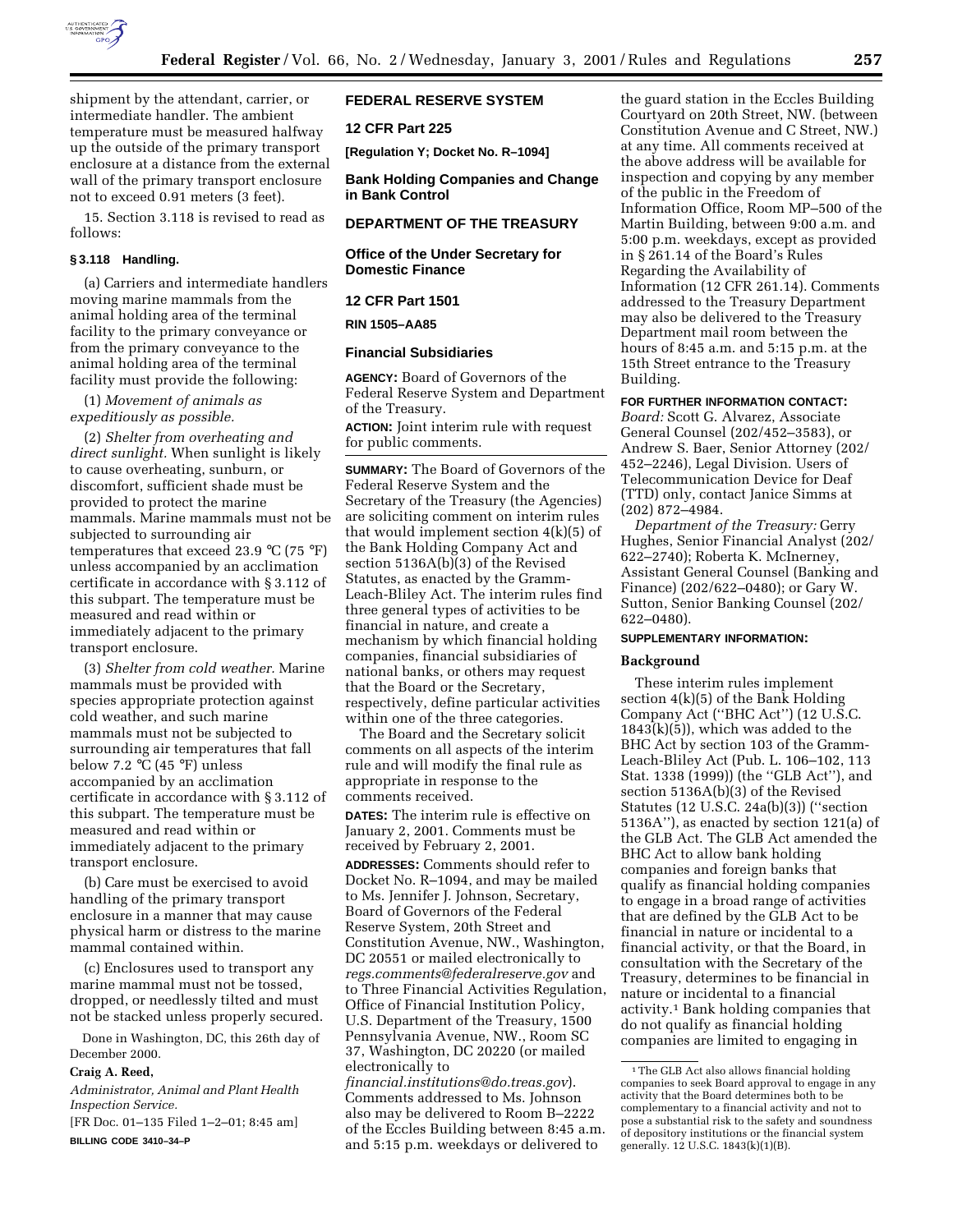those nonbanking activities that were permissible for bank holding companies prior to the enactment of the GLB Act. The GLB Act also allowed national banks to establish ''financial subsidiaries.'' A financial subsidiary may engage in most, but not all, activities that are financial in nature or incidental to a financial activity for a financial holding company under section 4(k)(4) of the BHC Act (12 U.S.C.  $1843(k)(4)$ , and may engage in additional activities that are determined by the Secretary in consultation with the Board to be financial in nature or incidental to a financial activity, as well as in activities that are permissible for national banks to engage in directly. 12 U.S.C. 24a.

The activities that were defined by the GLB Act to be financial in nature or incidental to a financial activity are generally set forth in section 4(k)(4) of the BHC Act (12 U.S.C. 1843(k)(4)). In addition, sections 4(k)(5) of the BHC Act and 5136A(b)(3) require the Board and the Secretary, respectively, to define the extent to which three other generally described activities are financial in nature or incidental to a financial activity. The Board and the Secretary may act by regulation or order. The Board must define these activities in a manner consistent with the purposes of the BHC Act, and the Secretary must apply similar standards. The three activities are:

(i) Lending, exchanging, transferring, investing for others, or safeguarding financial assets other than money or securities;

(ii) Providing any device or other instrumentality for transferring money or other financial assets; and

(iii) Arranging, effecting or facilitating financial transactions for the account of third parties.

These three categories encompass a wide range of activities. Included in these categories are some activities in which financial holding companies and national banks and their financial subsidiaries are already permitted to engage. For example, these categories include providing safe deposit services, electronic funds transfer activities, credit and stored-value card activities, securities brokerage activities, as well as finder activities. The categories were intended, however, to allow financial holding companies and financial subsidiaries to engage in activities that were not otherwise permitted for these companies.

The Board and the Secretary therefore solicit comment regarding what activities should be defined by rule to be financial in nature or incidental to a financial activity for purposes of

sections 4(k)(5) and 5136A(b)(3). In addition, the Board and the Secretary solicit comment on an interim rule that creates a mechanism, described below, that would permit agency action by order on proposals to engage in specific activities pursuant to section 4(k)(5).

## **Interim Rule**

The Board and the Secretary are promulgating, on an interim basis, rules that create a procedure by which a financial holding company or a financial subsidiary may obtain a determination from the Board or the Secretary, respectively, that a specific proposed activity does, in fact, fall within one of the three defined types of activities.

The interim rules also provide that the Board and the Secretary will consult with each other with regard to any request for such a determination. This consultation is required by section 4(k)(2)(A) of the BHC Act (12 U.S.C.  $1843(k)(2)(A)$ , which requires the Board to notify the Secretary of any request under section 4(k) for a determination of whether an activity is financial in nature or incidental to a financial activity, and by section 5136A(b)(1)(B)  $(12 \text{ U.S.C. } 24a(b)(1)(B))$ , which requires similar notification and consultation for proposals raised before the Secretary. Following this consultation, the agency to which the request was made will promptly issue a written determination regarding whether the specific proposed activity falls within one of the three categories of activities listed in sections 4(k)(5) and 5136A(b)(3). The Board and the Secretary believe that requiring financial holding companies and financial subsidiaries that seek to engage in particular activities pursuant to section  $4(k)(5)$  or section  $5136A(b)(3)$ to file requests with the appropriate agency for approval of those activities is necessary at this time because of the broad scope of the statutory language.

Any request made under the interim rules for a determination that an activity falls within one of the three listed categories must be submitted in writing to the Board or the Secretary, as appropriate, and must identify and define the activity for which the determination is sought, including a precise description of what the activity would involve and how and by what entity it would be conducted. The request must also include information that supports the requested determination, and in particular information regarding how the proposed activity falls into one of the three categories and any other information required by the Board or the Secretary.

In reviewing requests to find that a specific activity falls within one of the three categories, the Board and the Secretary will take into account the same factors each must consider when determining whether any activity is financial in nature or incidental to a financial activity. These factors include, among other things, changes in marketplaces in which financial holding companies and banks compete, changes in the technology for delivering financial services, and whether the activity is necessary or appropriate to allow financial holding companies and their affiliates, or banks and their subsidiaries, to compete effectively with any company seeking to provide financial services in the United States.2

The mechanism for reviewing specific requests under sections 4(k)(5) and 5136A(b)(3) is being adopted on an interim basis to allow interested financial holding companies and financial subsidiaries to take advantage of these authorities immediately. The agencies invite comment on this interim mechanism.

The Board and the Secretary also invite comment generally on what, if any, activities should be defined by rule to be within the authorities granted by sections (4)(k)(5) and 5136A(b)(3). In this regard, the Board's Regulation Y currently employs the term ''financial asset'' primarily in connection with securities and precious metals.3 The Board and the Treasury solicit comment regarding what other types of assets should also be considered financial assets for purposes of section 4(k)(5) and section 5136A(b)(3). In this regard, the Board and the Secretary believe that it would be inconsistent with the purposes of the GLB Act and the BHC Act to treat as a financial asset any item that can be purchased or acquired in exchange for a financial instrument such as cash.

Once the appropriate agency has determined that a particular activity is financial in nature or incidental to a financial activity under sections 4(k)(5) or 5136A(b)(3), either by rule or by order, other financial holding companies and financial subsidiaries would be eligible to engage in the activity if applicable requirements are met. A financial holding company must file a notice with the Board within 30 days after commencement of the activity, in accordance with section 4(k)(6) of the BHC Act (12 U.S.C. 1843(k)(6)) and section 225.87 of the Board's Regulation Y (12 CFR 225.87). A national bank seeking to engage in the

<sup>2</sup> 12 U.S.C. 24a(b)(2) and 1843(k)(3).

<sup>3</sup> 12 C.F.R. 225.28(b)(8)(ii)(B).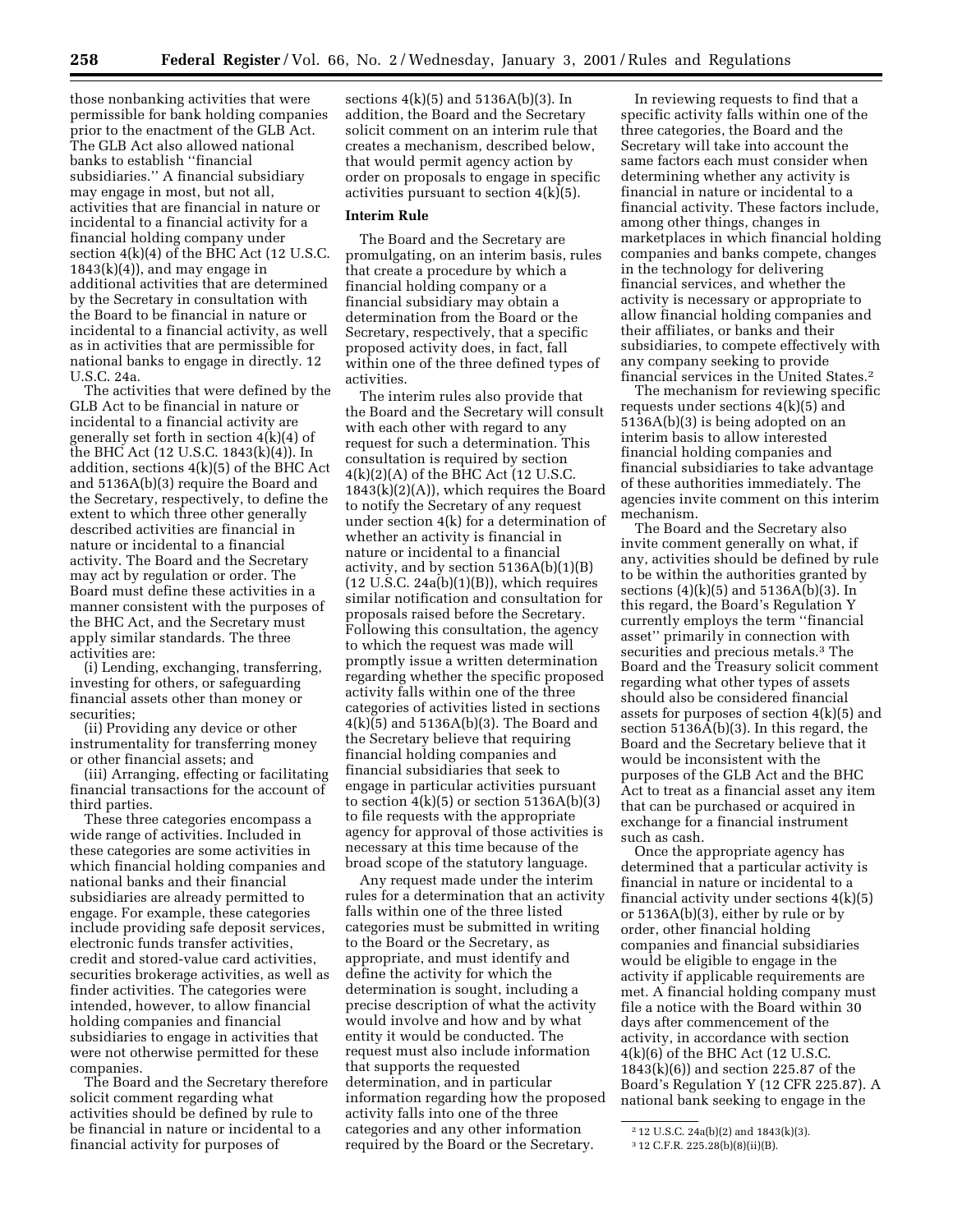activity through a financial subsidiary must file a notice with the OCC in accordance with section 5136A and section 5.39(i) of the regulations of the OCC (12 CFR 5.39(i)). In either case, the company must conduct the activity in accordance with the relevant order or rule.

The Board and the Secretary invite comment on all aspects of the proposal and interim rules.

#### **Plain Language**

Section 722 of the GLB Act requires the Board to use ''plain language'' in all proposed and final rules published after January 1, 2000. In light of this requirement, the Board has sought to present its proposed rule in a simple and straightforward manner and has included in the rule examples of activities that would be permissible under the proposed rule. The Board invites comments on whether there are additional steps the Board could take to make the proposed rule easier to understand.

#### **Regulatory Flexibility Act Analysis**

Pursuant to section 605(b) of the Regulatory Flexibility Act, the Agencies certify that the interim rules would not have a significant economic impact on a substantial number of small entities within the meaning of the Regulatory Flexibility Act (5 U.S.C. 601 *et seq.*). The interim rules would reduce the regulatory burden on financial holding companies and financial subsidiaries of national banks by permitting them to engage in an expanded range of activities, if they choose to do so. The interim rules would apply to all financial holding companies and national bank financial subsidiaries, regardless of their size. The interim rules should enhance the ability of financial holding companies and financial subsidiaries, including small financial holding companies and financial subsidiaries, to compete with other providers of financial services in the United States and to respond to technological and other changes in the marketplace in which they compete. Accordingly, a regulatory flexibility analysis is not required.

#### **Administrative Procedure Act**

The provisions of the rule are effective on January 2, 2001 on an interim basis. Pursuant to 5 U.S.C. 553, the Board and the Secretary find that it is impracticable to review public comments prior to the effective date of the interim rule, and that there is good cause to make the interim rule effective on January 2, 2001, due to the fact that the rule sets forth procedures to

implement statutory changes that became effective on March 11, 2000. Specifically, the rule sets forth a mechanism through which the Board and the Secretary may act on requests to find particular activities to be permissible for financial holding companies or financial subsidiaries of national banks pursuant to section 4(k)(5) or 5136A(b)(3). The Board and the Secretary are seeking public comment on all aspects of the interim rule and will amend the rule as appropriate after reviewing the comments.

#### **Paperwork Reduction Act**

*Board:* In accordance with section 3506 of the Paperwork Reduction Act of 1995 (44 U.S.C. Ch. 35; 5 CFR 1320 Appendix A.1), the Board reviewed the interim rule under the authority delegated to the Board by the Office of Management and Budget.

The collection of information requirements in this interim rulemaking are found in 12 CFR 225.86. This information is required to evidence compliance with the requirements of Title I of the GLB Act, which amends section 4 of the Bank Holding Company Act (12 U.S.C. 1843). The respondents are current and future bank holding companies and foreign banking organizations.

The specific written request cited in 12 CFR 225.86(d)(2) provides that a financial holding company that wishes to engage in a particular activity pursuant to section 4(k)(5) of the BHC Act and 12 CFR 225.86(b)(1) must file a request with the Board that it find the proposed activity to fall under one of the three categories of activities listed in section 4(k)(5) and 12 CFR 225.86(b)(1). If the Board has previously determined that the proposed activity falls under one of those three categories, no such request need be made. The request must include information that specifically describes the proposed activity, and that articulates reasons why the activity should be considered to fall under one of the three listed activity categories. There will be no reporting form for this information collection. The agency form number for this written request is FR 4012. The Federal Reserve estimates that approximately 25 financial holding companies will file the requests for Board determination during the first year and that it will take approximately 1 hour to file such request. This would result in an estimated annual burden of 25 hours.

The OMB control number for this interim rule is 7100–0292. The Federal Reserve may not conduct or sponsor, and an organization is not required to

respond to this information collection unless the Board has displayed a valid OMB control number.

A financial holding company may request confidentiality for the information contained in this information collection pursuant to sections (b)(4) and (b)(6) of the Freedom of Information Act (5 U.S.C. 552(b)(4) and (b)(6)).

Comments are invited on: (a) Whether the proposed collection of information is necessary for the proper performance of the Federal Reserve's functions, including whether the information has practical utility; (b) the accuracy of the Federal Reserve's estimate of the burden of the proposed information collection, including the cost of compliance; (c) ways to enhance the quality, utility, and clarity of the information to be collected; and (d) ways to minimize the burden of information collection on respondents, including through the use of automated collection techniques or other forms of information technology. Comments on the collection of information should be sent to the Office of Management and Budget, Paperwork Reduction Project, Washington, DC 20503, with copies of such comments to be sent to Mary M. West, Federal Reserve Board Clearance Officer, Division of Research and Statistics, Mail Stop 97, Board of Governors of the Federal Reserve System, Washington, DC 20551.

*Treasury:* This regulation is being issued without prior notice and public procedure pursuant to the Administrative Procedure Act (5 U.S.C. 553). For this reason, the collection of information contained in this regulation has been reviewed under the requirements of the Paperwork Reduction Act (44 U.S.C. 3507(j)) and, pending receipt and evaluation of public comments, approved by the Office of Management and Budget (OMB) under control number 1505– 0179. An agency may not conduct or sponsor, and a person is not required to respond to, a collection of information unless it displays a valid control number assigned by OMB.

Comments concerning the collection of information should be directed to OMB, Attention: Desk Officer for the Department of the Treasury, Office of Information and Regulatory Affairs, Washington, D.C., 20503, with copies to Gary Sutton, Senior Banking Counsel, Office of General Counsel, 1500 Pennsylvania Avenue NW., Room 2014, Washington, DC 20220. Any such comments should be submitted not later than February 2, 2001. Comments are specifically requested concerning: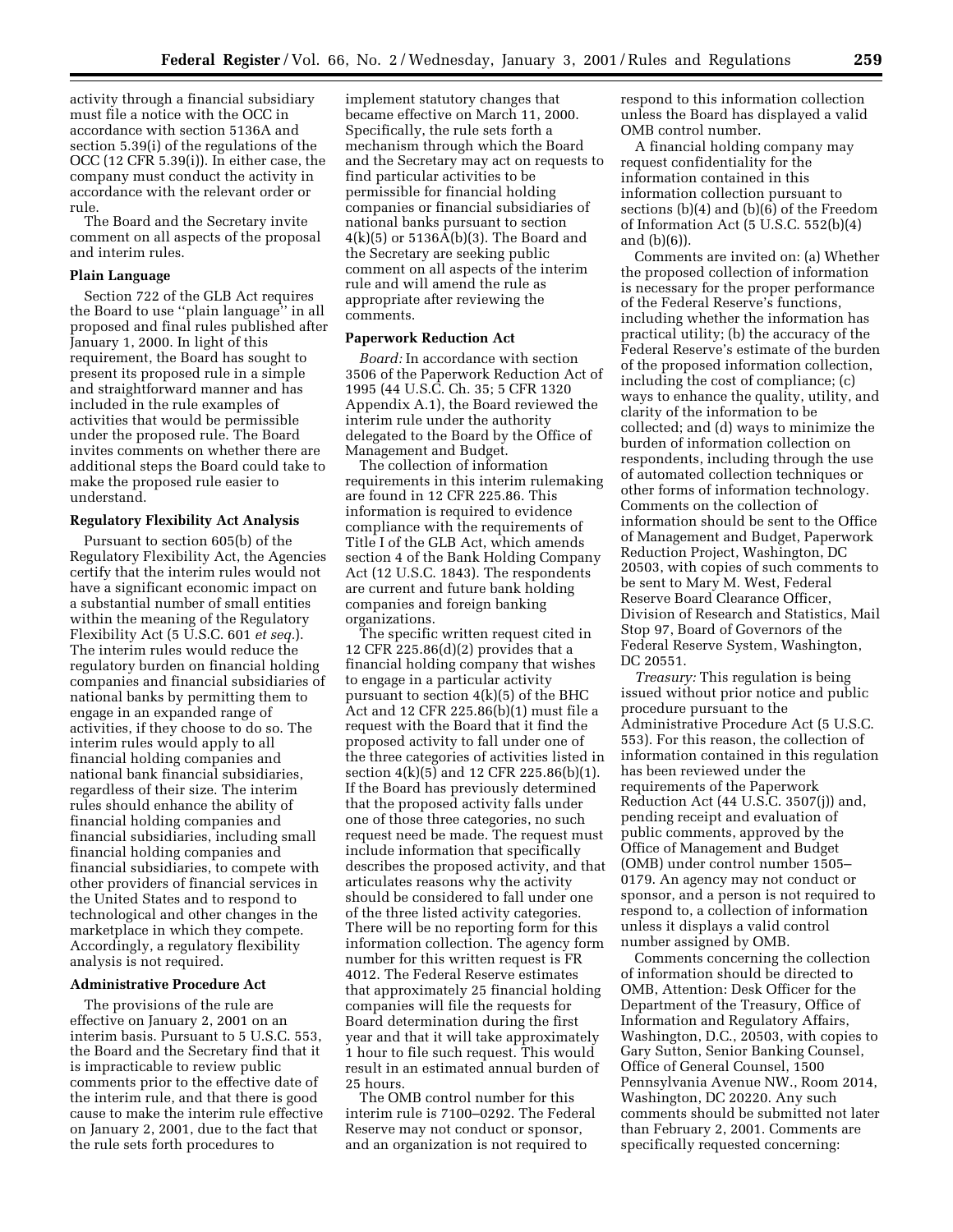Whether the proposed collection of information is necessary for the proper performance of the functions of the Secretary, including whether the information will have practical utility; the accuracy of the estimated burden associated with the proposed collection of information (see below); how to enhance the quality, utility, and clarity of the information to be collected; how to minimize the burden of complying with the proposed collection of information, including the application of automated collection techniques or other forms of information technology; and estimates of capital or start-up costs and costs of operation, maintenance, and purchase of services to provide information.

The collection of information in this regulation is in 12 CFR section 1501.2. This information is required to request that the Secretary determine that a particular activity is included within three general categories of activities and therefore that it is financial in nature or incidental to a financial activity. This information will be used to enable the Secretary to evaluate a request for such a determination. The collection of information is required to obtain a benefit. The likely respondents are national banks.

*Estimated total annual reporting burden:* 100 hours.

*Estimated average annual burden hours per respondent:* 20 hours.

*Estimated number of respondents:* 5. *Estimated annual frequency of responses:* once.

### **Executive Order 12866 Determination**

The Department of the Treasury has determined that this rule does not constitute a ''significant regulatory action'' for the purposes of Executive Order 12866.

#### **List of Subjects**

#### *12 CFR Part 225*

Administrative practice and procedure, Banks, banking, Federal Reserve System, Holding companies, Reporting and record keeping requirements, Securities.

#### *12 CFR Part 1501*

Administrative practice and procedure, National banks, Reporting and recordkeeping requirements.

### **Board of Governors of the Federal Reserve System**

### *12 CFR Chapter II*

#### **Authority and Issuance**

For the reasons set out in the joint preamble, the Board amends 12 CFR Part 225 as follows:

### **PART 225—BANK HOLDING COMPANY AND CHANGE IN BANK CONTROL (REGULATION Y)**

1. The authority citation for part 225 continues to read as follows:

**Authority:** 12 U.S.C. 1817(j)(13), 1818, 1828(o), 1831(i), 1831p-1, 1843(c)(8), 1843(k), 1844(b), 1972(1), 3106, 3108, 3310, 3331– 3351, 3907, and 3909.

2. In § 225.86, a new paragraph (d) is added and reserved; and a new paragraph (e) is added to read as follows:

### **§ 225.86 What activities are permissible for financial holding companies?**

\* \* \* \* \* (e) *Activities permitted under section 4(k)(5) of the Bank Holding Company Act (12 U.S.C. 1843(k)(5)).*

(1) The following types of activities are financial in nature or incidental to a financial activity when conducted pursuant to a determination by the Board under paragraph (e)(2) of this section:

(i) Lending, exchanging, transferring, investing for others, or safeguarding financial assets other than money or securities;

(ii) Providing any device or other instrumentality for transferring money or other financial assets; and

(iii) Arranging, effecting, or facilitating financial transactions for the account of third parties.

(2) *Review of specific activities.*

(i) *Is a specific request required?* A financial holding company that wishes to engage on the basis of paragraph (e)(1) of this section in an activity that is not otherwise permissible for a financial holding company must obtain a determination from the Board that the activity is permitted under paragraph  $(e)(1)$ .

(ii) *Consultation with the Secretary of the Treasury.* After receiving a request under this section, the Board will provide the Secretary of the Treasury with a copy of the request and consult with the Secretary in accordance with section 4(k)(2)(A) of the Bank Holding Company Act (12 U.S.C. 1843(k)(2)(A)).

(iii) *Board action on requests.* After consultation with the Secretary, the Board will promptly make a written determination regarding whether the specific activity described in the request is included in an activity category listed in paragraph (e)(1) of this section and is therefore either financial in nature or incidental to a financial activity.

(3) *What factors will the Board consider?* In evaluating a request made under this section, the Board will take into account the factors listed in section 4(k)(3) of the BHC Act (12 U.S.C.

 $1843(k)(3)$ ) that it must consider when determining whether an activity is financial in nature or incidental to a financial activity.

(4) *What information must the request contain?* Any request by a financial holding company under this section must be in writing and must:

(i) Identify and define the activity for which the determination is sought, specifically describing what the activity would involve and how the activity would be conducted; and

(ii) Provide information supporting the requested determination, including information regarding how the proposed activity falls into one of the categories listed in paragraph (e)(1) of this section, and any other information required by the Board concerning the proposed activity.

By order of the Board of Governors of the Federal Reserve System.

Dated: December 27, 2000.

**Jennifer J. Johnson,**

*Secretary of the Board.*

## **Department of the Treasury**

### *12 CFR Chapter XV*

#### **Authority and Issuance**

For the reasons set forth in the preamble, the Department of the Treasury amends Part 1501 to Chapter XV of Title 12, to read as follows:

### **PART 1501—FINANCIAL SUBSIDIARIES**

1. The authority citation for part 1501 continues to read as follows:

**Authority:** Section 5136A of the Revised Statutes (12 U.S.C. 24a).

2. Section 1501.2 is redesignated as § 1501.3.

3. A new § 1501.2 is added to read as follows:

#### **§ 1501.2 What activities has the Secretary determined to be financial in nature or incidental to a financial activity?**

(a) *Activities permitted under section 5136A(b)(3) of the Revised Statutes (12 U.S.C. 24a(b)(3)).*

(1) The following types of activities are financial in nature or incidental to a financial activity when conducted pursuant to a determination by the Secretary under paragraph (a)(2) of this section:

(i) Lending, exchanging, transferring, investing for others, or safeguarding financial assets other than money or securities;

(ii) Providing any device or other instrumentality for transferring money or other financial assets; and

(iii) Arranging, effecting, or facilitating financial transactions for the account of third parties.